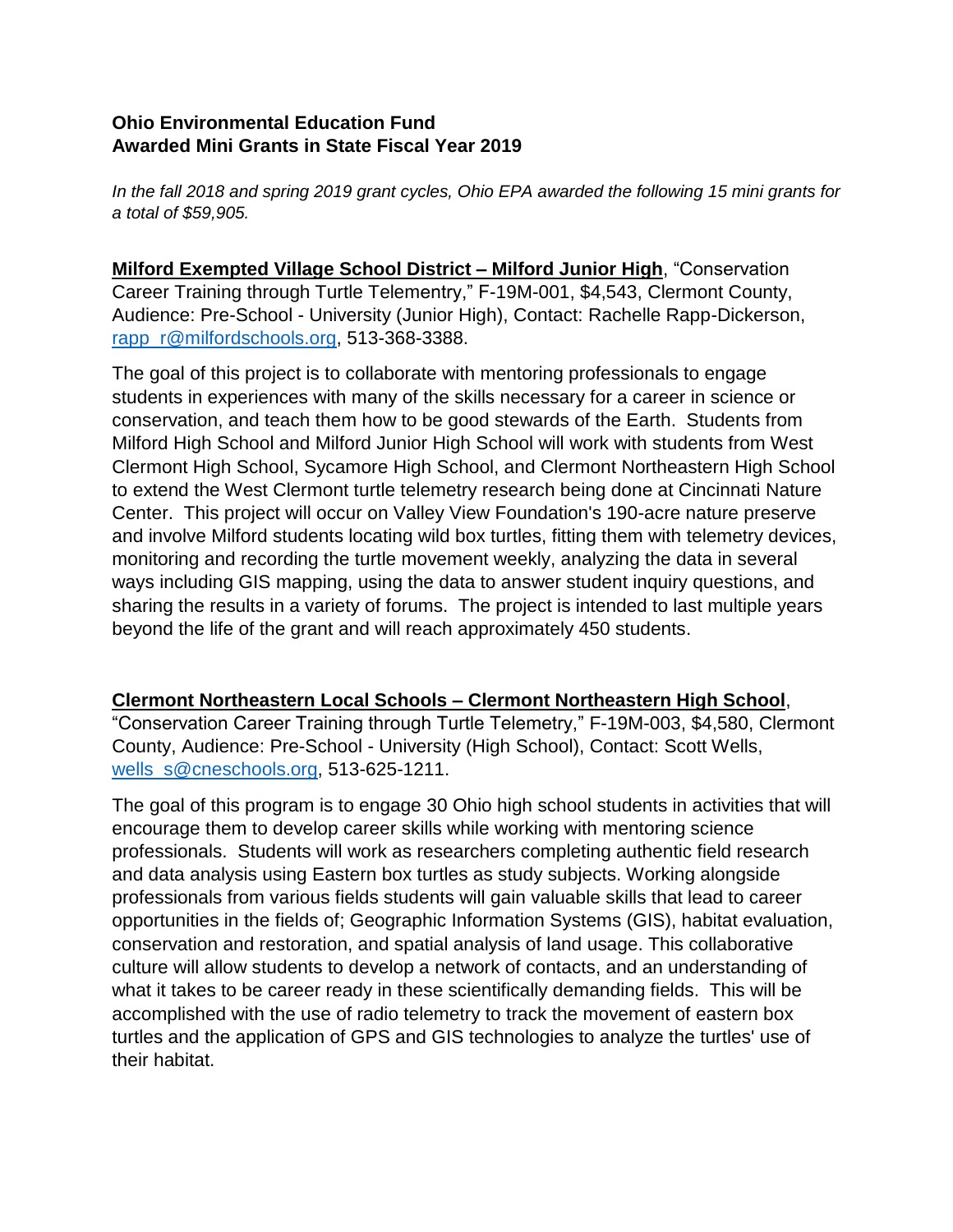**Sycamore Community Schools – Sycamore High School**, "Conservation Career Training through Turtle Telemetry," F-19M-004, \$4,607, Hamilton County, Audience: Pre-School - University (High School), Contact: Jennifer Lynn Scheidler, [scheidlerj@sycamoreschools.org,](mailto:scheidlerj@sycamoreschools.org) 513-417-2252.

The goal of this program is to involve 24 Ohio students in developing career skills by collaborating with mentoring science professionals in authentic field research and data analysis, and help them understand what it means to be a good steward of the Earth. Working alongside these professionals, students will gain skills that lead to career opportunities in the fields of Geographic Information Systems; and habitat evaluation, conservation, and restoration as we build a network and culture of career possibility. This will be accomplished with the use of radio telemetry to track eastern box turtles and researching the Eastern Box Turtle's interactions with their habitat. Students at Sycamore High School will work with students from 3 other area high schools to extend the West Clermont HS turtle telemetry research being done at the Cincinnati Nature Center. For Sycamore students, this project will occur at the Benedict Nature Preserve owned and overseen by the University of Cincinnati.

**Highland Youth Garden**, "Highland Goes Green," F-19M-007, \$4,994, Franklin County, Audience: Pre-School – University (Grades K-5), Contact: Lisa Mollie Hobson, [hyouthgarden@gmail.com,](mailto:hyouthgarden@gmail.com) 614-205-0207.

Highland Youth Garden will demonstrate stewardship of the watershed by installing a cistern to collect rain water from our high tunnel and use that water to irrigate the garden. Installation of a small rain garden will capture overflow. We will educate students who learn and work in the garden about innovative storm water management practices. The garden educator, already working with an estimated 500 young people over the course of the year, will use lessons from Project Wet and Project Wild to help students explore issues related to storm water, conserving resources and sustainability. Signage will explain the system to visitors and the practice will be shared with other community gardeners. As a member of Central Ohio's Growing to Green organization and as a Hub Garden of the Franklin Park Conservatory our opportunities to share and learn with others are vast. The installation of the cistern will reduce use of city water and make the garden itself more sustainable.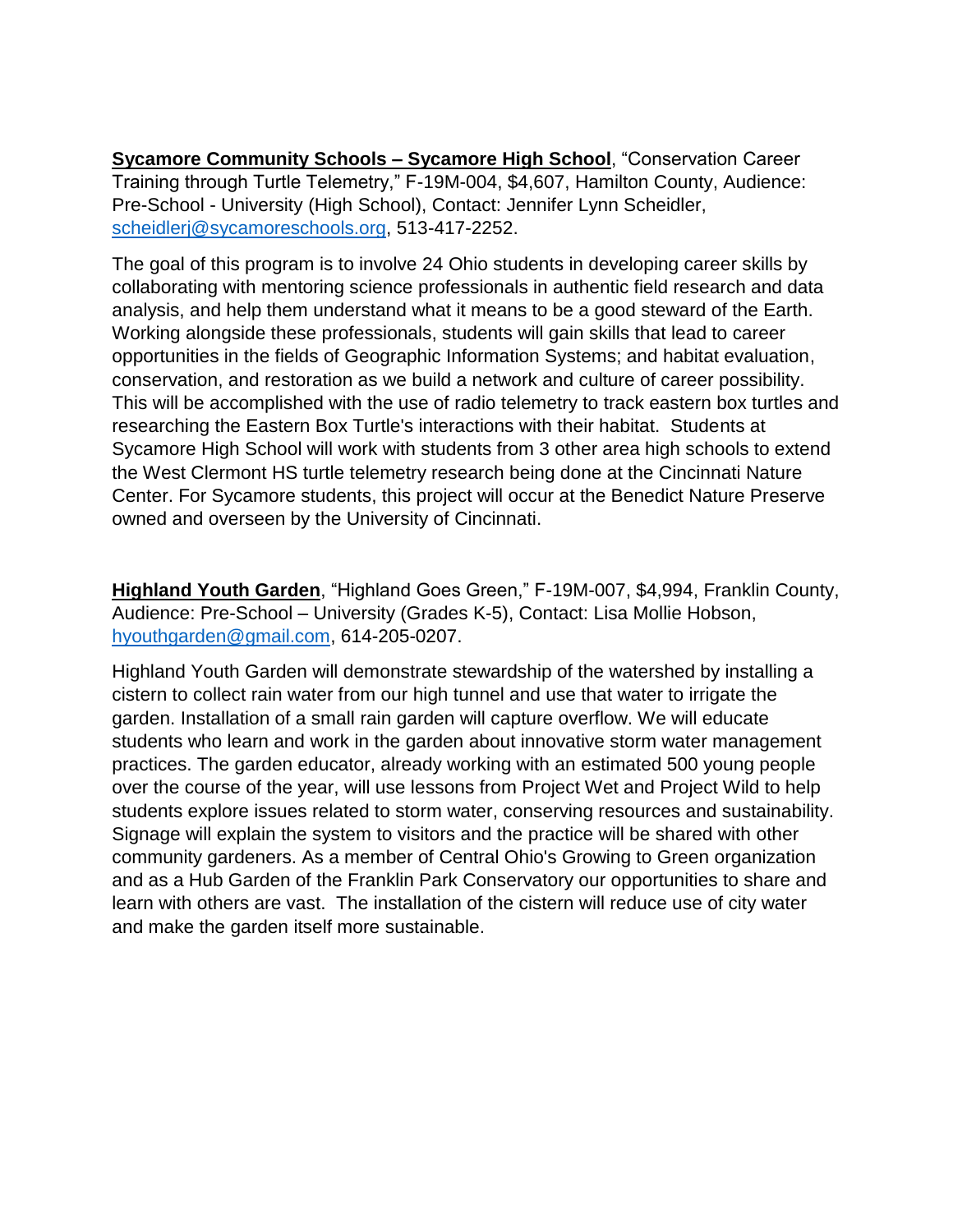**Lake Soil and Water Conservation District**, "Reshaping Watershed Education with the Augmented Reality Sandbox," F-19M-014, \$3,762, Lake County, Pre-School – University (Grades 2, 4, 7 and 8), Contact: Natalie Gert-Young, [ngertz](mailto:ngertz-young@lakecountyohio.gov)[young@lakecountyohio.gov,](mailto:ngertz-young@lakecountyohio.gov) 440-350-2730.

AR Sandboxes are tools that allow for the visualization of topography, water movement through a landscape, as well as erosion and plate tectonics. An understanding of these concepts is needed to meet state education standards in Grades 4, 7, 8 and Environmental Science's Earth Systems concepts. The fun and interactive qualities of the AR Sandbox also increase engagement and ultimately understanding of these concepts. In Lake county, Lakeland CC recently built an AR Sandbox for use in its GIS department, and Willoughby Eastlake Schools built 2, one to remain at Willoughby Eastlake School of Innovation and another to move throughout the district. These only reach around 8,000 of the over 31,000 K-12 students in the county. The purpose of this grant is to build an additional portable AR Sandbox, adapt curriculum and align activities to Ohio Science Standards, and work with W/E School of Innovation and Lakeland CC to provide training workshops and opportunities for K-12 educators.

## **Sandusky City Schools – Regional Center for Advanced Academic Studies**,

"Serving Senior Soldiers," F-19M-015, \$4,523, Erie County, Audience: Pre-School – University (Grades 3-5), Contact: Cari Ritzenthaler, [carir@bgsu.edu,](mailto:carir@bgsu.edu) 419-357-3583.

Our project, Serving Senior Soldiers, will bring together students and elderly veterans, two groups that rarely interact within the community of Sandusky, Ohio, through the common goal of restoring habitat for local pollinators. Students and veterans will work together to design a pollinator garden that both benefits our native wildlife, increases the science literacy of our community members, and improves the environment for the veterans.

**Pickaway Soil and Water Conservation District**, "Augmented Reality Sandbox,"S-19M-017, \$3,758, Pickaway County, Audience: Pre-School - University (Elementary and Junior High), Contact: Katerina Sharp, [Katerina-sharp@pickawayswcd.org,](mailto:Katerina-sharp@pickawayswcd.org) 740-477- 1693.

The augmented reality sandbox is a sandbox with a 3D effect that teaches earth science concepts in a visual and hands-on manner. The sandbox is used to create topography models that show elevation in a color map, topographic contour lines, and simulated water. The system teaches about a variety of geographic, geologic, Earth science and hydrologic concepts such as how to read a topography map, contour lines, watersheds, erosion, weathering, rocks and deposition, and land forms. Project has the potential to reach over 3,000 students and several hundred adults from the annual banquet and county fair.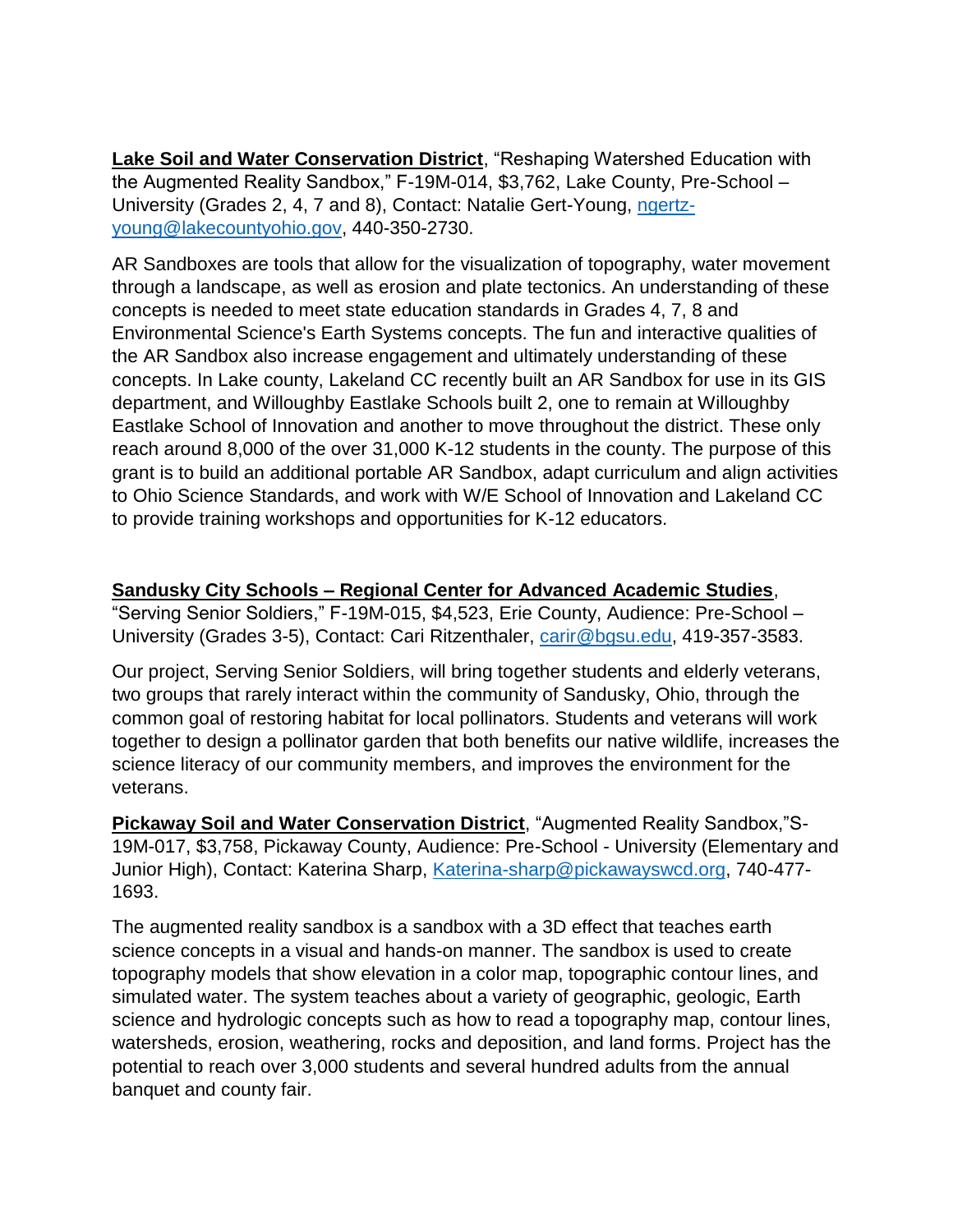**ODNR/Burr Oak State Park**, "Native Wildflowers for Wildlife," S-19M-018, \$4,345, Morgan County, Audience: General Public, Contact: Julie Gee, [julie.gee@dnr.state.oh.us,](mailto:julie.gee@dnr.state.oh.us) 740-767-2981.

A native wildflower habitat will be planted outside of the nature center at Burr Oak State Park. A wayside exhibit and Little Lending Library will be installed on the edge of the habitat to educate people about why this type of habitat is important to wildlife. Educational programs for the general public focusing on wildlife attracted to the new habitat, the importance of biodiversity and how to establish similar habitat at home will be offered on a regular basis. The public will also be invited to participate in the Project Wild "Monarch Marathon" and a workshop to learn how to participate in local citizen science projects related to habitat diversity. Approximately 120 people will benefit directly from the project during the grant period with an unlimited number benefiting in the future from the established habitat.

**Clark County Solid Waste District**, "Educational Signs", F-19M-020, \$1,717, Clark County, Audience: General Public, Contact: Samuel David Perin, [sperin@clarkcountyohio.gov,](mailto:sperin@clarkcountyohio.gov) 937-521-2022.

Our goal is to provide more immediate and effective education on various recycling programs, natural resource conservation, habitat restoration, litter prevention, and preventing non-point source pollution through the use of signs. Because many of these environmental issues are constantly changing and evolving, we feel the most effective way to provide immediate and current educational messages to our target audiences is by having the ability to readily create signs to be placed throughout the community or schools as the educational messages change. Purchasing a vinyl sign cutter and associated sign making materials will give us the freedom to immediately provide current educational information.

**Madison Soil and Water Conservation District**, "Grazing & Growing for Water Quality & Wildlife," S-19M-022, \$2,000, Audience: Regulated Community, Contact: Julia Cumming, [Julia.cumming@oh.nacdnet.net,](mailto:Julia.cumming@oh.nacdnet.net) 740-852-4003.

The Madison SWCD will hold two outreach events to raise awareness and encourage the conservation of natural resources. First is a grazing workshop to promote the establishment of native grasses in pastures for the northern bobwhite. Second is an agricultural drainage workshop for farmers with a focus on reducing nitrogen, phosphorus and sediment runoff from cropland. Potentially over 60 farmers could attend the workshops.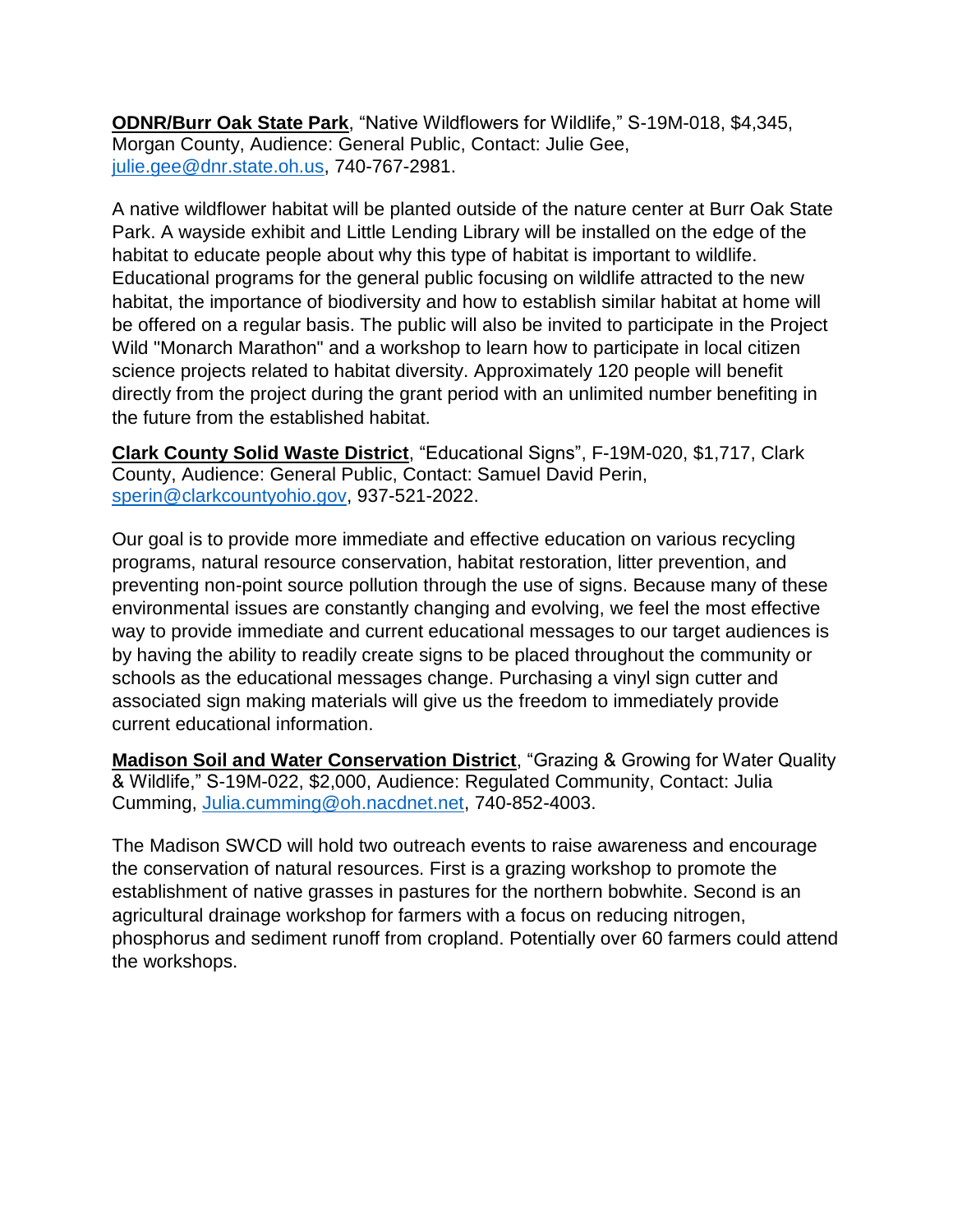**City of Delaware Public Utilities Department**, "Delaware Run E. Coli Monitoring," S-19M-033, \$2,241, Delaware County, Audience: Pre-School - University (Undergraduate), Contact: Caroline Cicerchi, [ccicerchi@delawareohio.net,](mailto:ccicerchi@delawareohio.net) 740-203- 1905.

The City of Delaware Public Utilities Department is partnering with Ohio Wesleyan University's (OWU) Environment and Sustainability Program to conduct E. coli monitoring in the Delaware Run, an impaired tributary to the Olentangy River. Students will get hands-on experience in water sampling and lab procedures while getting exposure to careers in water management. Two outreach events will be held during OWU's Green Week, a week dedicated to environmental stewardship and education. The first will be a stream cleanup with a stream sampling demonstration, and an optional tour of the City of Delaware Wastewater Plant and lab facilities. The second event will be an open house, career day program for students to interview water quality professionals. The program and its results will be shared via press releases, web pages, tabling events, the Olentangy Watershed Forum, student posters, at the Northern Olentangy Watershed Festival, and with applicable community partners and stakeholders. Over 400 students and general public (combined) could be involved in this project.

**Butler Soil and Water Conservation District**, "Aerial Imagery Conservation Education Program," S-19M-036, \$4,928, Butler County, Audience: Regulated Community (Farmers), Contact: Madeline Maurer, [maurermr@butlercountyohio.org,](mailto:maurermr@butlercountyohio.org) 513-785-6664.

Aerial Imagery Conservation Education Program will utilize drone technology to educate landowners and farmers on the natural resources concerns found on their property. In addition, it will provide hands-on educational opportunities for children to experience technology used for conservation purposes. This program will also enable Butler SWCD to produce high-quality images and video to create education materials regarding invasive species control, restoration opportunities, and the importance of conserving our natural resources. A potential audience of over 2,000 landowners could take advantage of this program.

**Westerville Parks and Recreation**, "Trailblazers," S-19M-037, \$5,000, Franklin County, Audience: Pre-School - University (High School Grades 10-12), Contact: Kim Chapman, [kim.chapman@westerville.org,](mailto:kim.chapman@westerville.org) 614-901-6516.

Approximately 30 Westerville City Schools high school students and their science and engineering teachers will work with the City of Westerville, Eclipse Aerial & Mapping LLC, and The Ohio State University professionals to map, plan, and develop a recreational trail with educational signs through a wooded portion of Heritage Park in Westerville, OH. This extracurricular program will bring organizations from both the public and private sectors together for a unique educational experience that will give students a jump on the current job skills sought after by employers and provide a look into careers at the intersection of technology and the environment. Students will learn from and work with community stakeholders and organizations that have an interest in